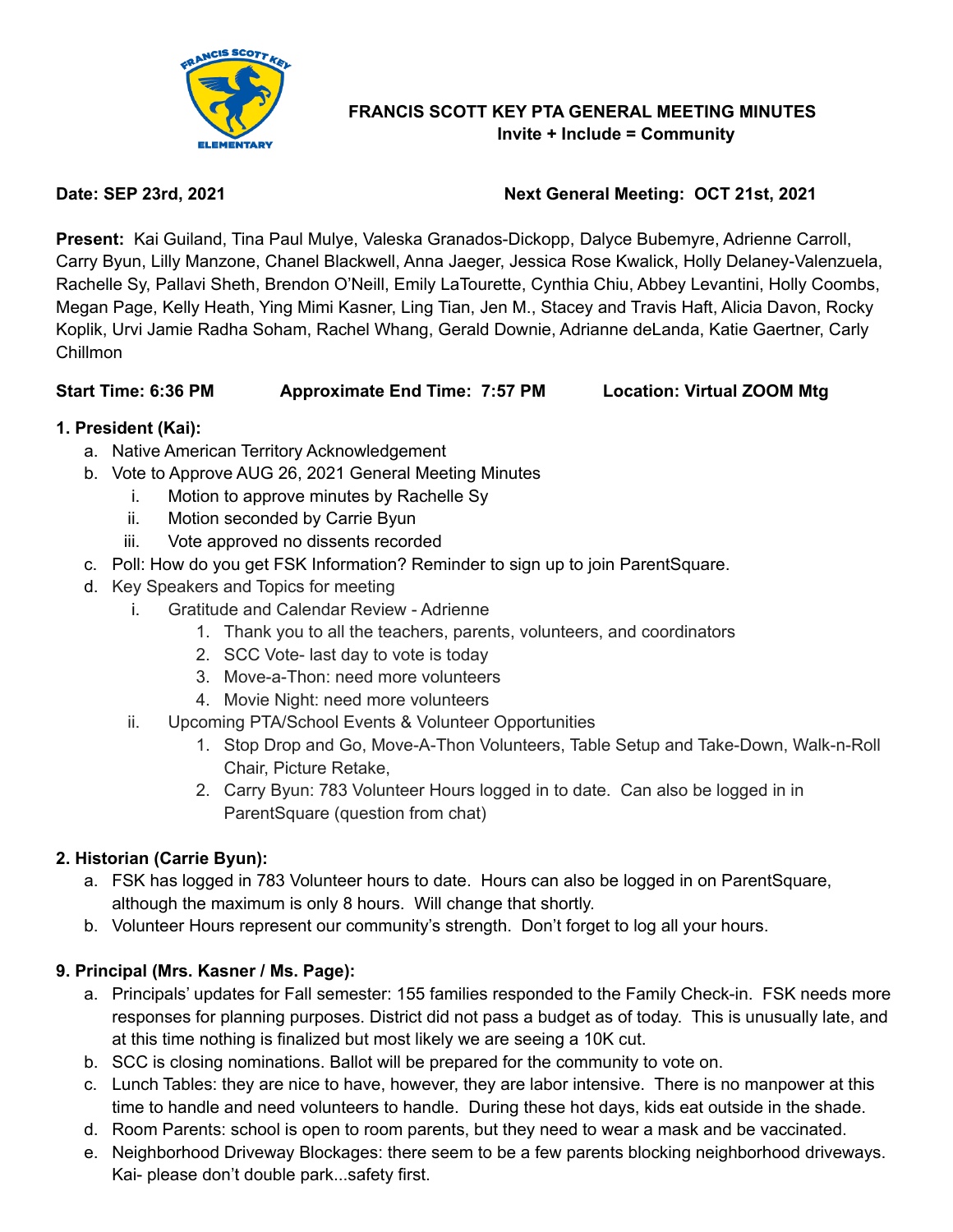- f. Ms. Page- regarding Parent Volunteers: for now, parents can volunteer in the classrooms only as room support, not yet interacting with students.
- g. ASLP: hired new staff. Opening up more classes. They are not at capacity yet. There are families on the waitlist still.
- h. We have received 1 small air purifier for each classroom from the district. Now each room has 2 total per classroom.
	- i. Anna- PTA donations paid for the first round of purifiers during the smoke season
	- ii. Mrs. Kasner-, We just received replacement filters. We will check to see if we need more filters and purchase them when needed.
		- 1. Anna- Is in the PTA or SSC budget.
		- 2. Mrs. Kasner- This is from my budget (SSC).
		- 3. Anna Jaeger: Should we budget for N95 masks for smoke season?
	- iii. Ms. Kasner: N95s not needed- will wear 2 surgical masks if smoke is bad. We have a lot of masks for kids. We could get more.

## **2. Treasurer (Rocky):**

- a. Straw Budget 2021-2022 Updates: \$17,000 plus raised. We are in a great financial position. We encourage ideas on how to support our school. Direct Donations almost at 10K. On the expense sidethe biggest expense (25K) is to support environmental education. Art In Action check written. 5th Grade budget hasn't gotten any attention.
	- i. Tina: 3 people working on it: Holly, Molly and Chanel. \$20 to DOJ to register for a raffle.
- b. Changes Recommended:
	- 1. Income Side: Plan to move money around. Fall Fest is not possible. Looking to raise \$5,000 in funds for tables, irrigation, etc.
		- a. Tina- Last year we did a care package fundraiser, but this year we called it "back to school" fundraisers.
	- 2. Expense Side Increases: Garden project raised to \$6K, Teacher and Staff Appreciation, School Yard Capital Improvements. We are teamed up with Playworks, who are in touch with Ms. Page to prepare for recess reboot. In the spring we budgeted \$2K, with the hopes of doing some spending to invest in the schoolyard to support this program. When we used \$2K for the outdoor picnic tables, we increased our overall budget for that line item from \$2K- \$4K.
		- a. Decreased funds for food and childcare for PTA meetings, Movie Night (reduced from \$5K to \$2K, STEAM. This budget line has not been defined, but we reduced it from \$10K to \$8K, so there is still some money there if we need it.
	- 3. Chanel Blackwell- hoping to get the Ice Rink for 5th Grade Fundraiser. Outdoor Ice Rink. Vaccine now for 5 to 11 year olds, maybe can pull it off. We should know in November.
	- 4. Jessica Rose Kwalick: has connections to the Ice Rink. Kai also has a connection that may be helpful. Jessica to contact Chanel to introduce her connection.
		- a. Anna- Booking may be difficult if it is not MLK weekend. Credit cards are an
		- issue, but Anna has suggestions for checking in at the door.
- c. Mandatory Budget Vote
	- i. Motion to approve FSK PTA 2020-2021 budget as presented by Anna Jaeger
	- ii. Motion seconded by Brendon O'Neill.
		- 1. Vote via Poll: unanimous vote (29 votes, 2 people didn't answer poll)

# **3. Fundraising (Ling):**

- a. Fundraising for 2021-2022 School Year: back to school fundraiser is going on now. Please spread the word.
- b. Move-A-Thon: encourages kids to move with an activity tracker and pledge form. Grade participation contest, too. Help needed- forms/printouts, prizes, virtual dance party.